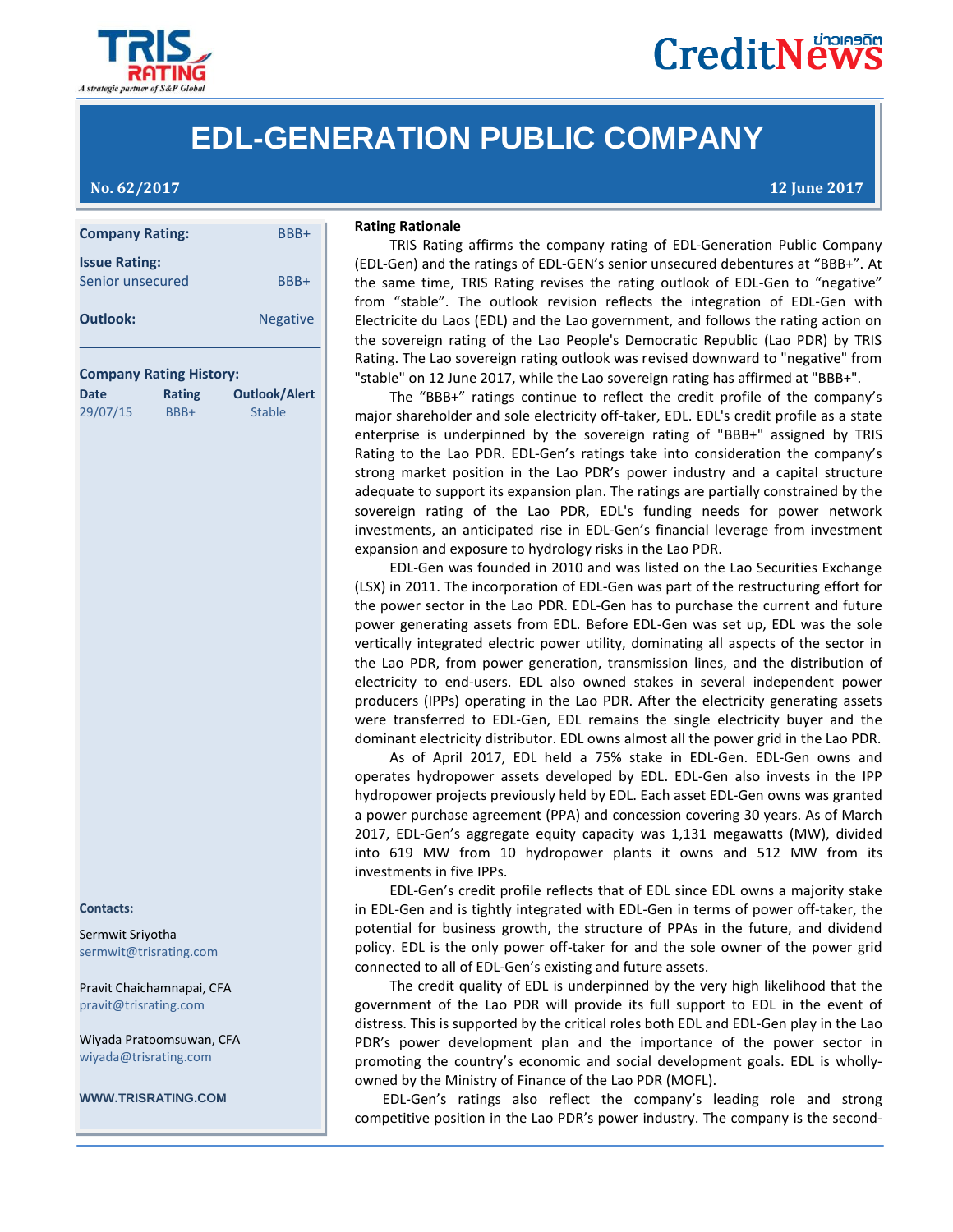

largest power generator with a 18% share of total installed capacity in the Lao PDR and is the largest generator with a 40% share in domestic supply capacity. The ratings also consider the potential for EDL-Gen to expand its generating capacity from the current 1,131 MW to 2,439 MW by 2023.

In the beginning of 2016, EDL-Gen acquired three new power plants, with a total capacity of 232 MW, from EDL. As a result, the amount of electricity sold to EDL increased by 32% to 2,598 gigawatt-hours (GWh) in 2016, of which 710 GWh came from the three new power plants. The electricity sold from the existing plants declined by 4% in 2016 due to the lower rainfall and water inflow as well as a major overhaul for two months at the Nam Mang 3 power plant. For the first quarter of 2017, electricity sales were nearly flat at 517 GWh compared with 520 GWh in the first quarter of 2016.

EDL-Gen's financial profile is moderately strong. The company can increase the electricity tariff by 1% per annum, according to its PPA with EDL. Revenues in 2016 increased by 46% to Kip1.2 trillion (about Bt4.9 billion) reflecting both increasing electricity output and higher electricity tariff rate of the three new plants. The operating margin (operating income before depreciation and amortization as a percentage of revenue) increased to 86.7% in the first quarter of 2017 from about 80% in 2015, benefited from economies of scale as the installed capacity base rose and administrative overheads fell. The acquisitions of the new plants in 2016 and pre-financing for investments in the pipeline increased the company's total debt from Kip2.4 trillion (Bt9.9 billion) in 2015 to Kip9 trillion (Bt36 billion) by the end of March 2017. The company's total debt to capitalization ratio rose to nearly 50% at the end of March 2017.

During 2017-2021, TRIS Rating's base-case scenario expects EDL-Gen's revenue will grow at a compound annual growth rate (CAGR) of about 14% as it expands. The operating margin is expected to stay in the range of 80%. EDL-Gen's capital expenditures, including the acquisition of EDL's shares in the IPPs, are forecast at about Kip14 trillion (Bt56 billion) over 2017- 2021. The expenditures include uncommitted investments in IPP projects, amounting to Kip3.2 trillion (Bt13 billion). TRIS Rating views that EDL-Gen has borrowing capacity adequate to support its growth plans. However, due to the size of the investments, EDL-Gen's leverage, as measured by the total debt to capitalization ratio, is expected to rise to around 60%-65% during the next five years.

EDL-Gen's liquidity profile is expected to remain moderate. Cash flow protection is expected to stay at a satisfactory level. However, a currency mismatch between the cash inflows EDL-Gen receives and its debt service requirements, remain constraints. The ratio of funds from operations (FFO) to total debt is expected to hold at about 8% on average and the EBITDA (earnings before interest, tax, depreciation, and amortization) interest coverage ratio is expected to stay above 2 times over the next five years.

### **Rating Outlook**

The "negative" outlook reflects the outlook for the sovereign rating of the Lao PDR. TRIS Rating expects that the business models and the level of integration between EDL and EDL-Gen will remain unchanged. EDL-Gen is expected to expand as planned and generate strong cash flows. EDL is expected to hold a majority stake in EDL-Gen and receive continuing support from the government of the Lao PDR.

A change in outlook to "stable" is ultimately dependent on the outlook for the sovereign rating of the Lao PDR. The downside factors for EDL-Gen's ratings are the downgrade of the sovereign rating of the Lao PDR or the aggressive investment that causes the company's total debt to capitalization ratio to exceed 65% for a prolong period.

| <b>EDL-Generation Public Company (EDL-Gen)</b>                   |          |
|------------------------------------------------------------------|----------|
| <b>Company Rating:</b>                                           | BBB+     |
| <b>Issue Ratings:</b>                                            |          |
| EDLGEN19DA: Bt1,500 million senior unsecured debentures due 2019 | BBB+     |
| EDLGEN21DA: Bt2,000 million senior unsecured debentures due 2021 | BBB+     |
| EDLGEN24DA: Bt3,000 million senior unsecured debentures due 2024 | BBB+     |
| EDLGEN239A: US\$51 million senior unsecured debentures due 2023  | BBB+     |
| EDLGEN269A: US\$166 million senior unsecured debentures due 2026 | BBB+     |
| EDLGEN289A: US\$95 million senior unsecured debentures due 2028  | BBB+     |
| <b>Rating Outlook:</b>                                           | Negative |